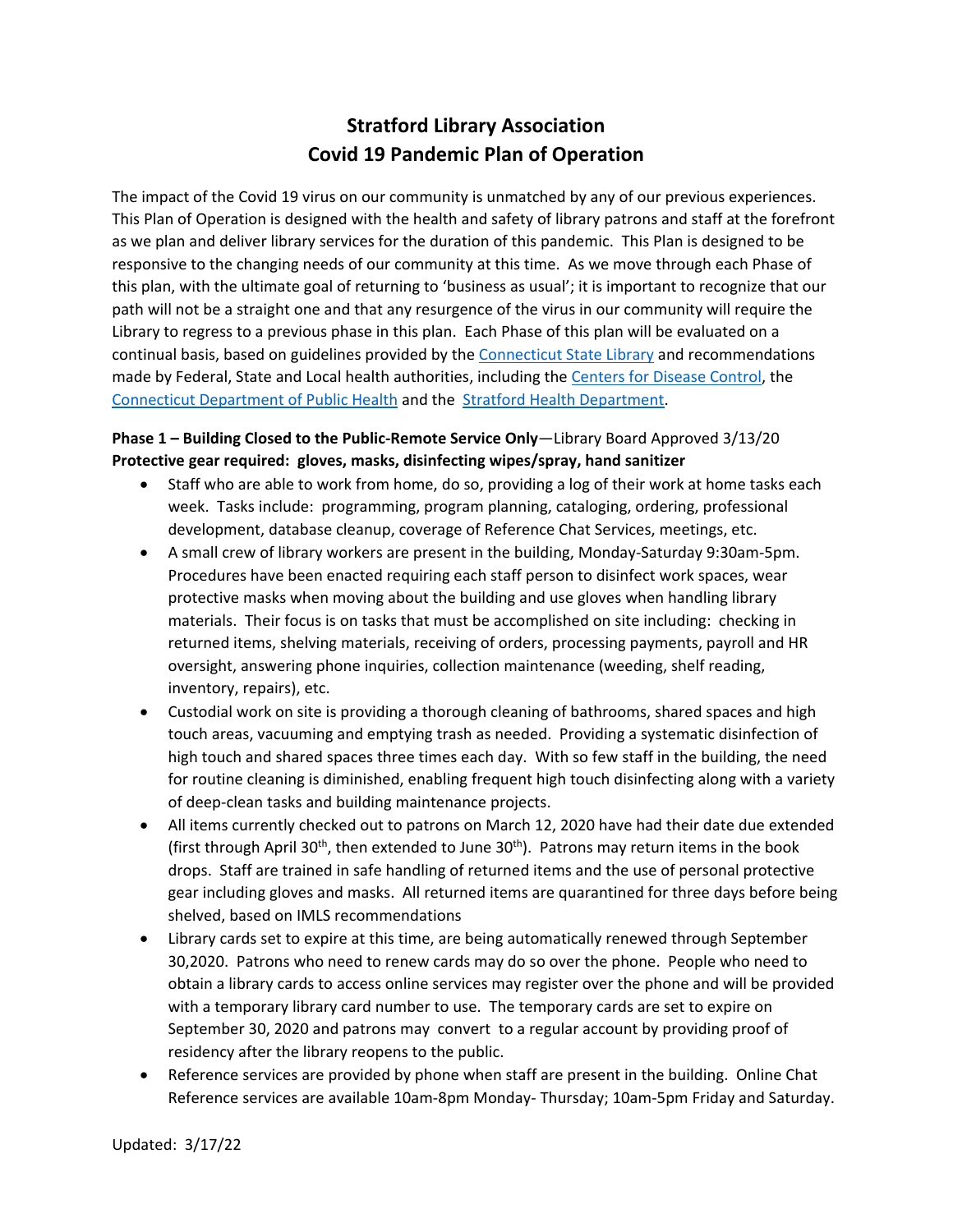Typical transactions occur, along with a significant uptick in technical support questions to assist patrons in the use of the Library's premium web services such as e-books, downloadable video, music and audiobook services, job seeker resources, genealogy and other research databases.

- Programming has migrated to an online platform, with security measures in place to circumvent disruptive participants. All interactive programs require preregistration and are passworded. The Library is also offering video-based programming on our YouTube Channel and instructions for self-directed programs.
- Increased online presence, including website updates, social media posts and enewsletters.
- Construction in the Children's Department continues with contractors and library workers strictly segregated from one another.

**Phase 2 – Building Closed to the Public-Remote and Contact-free Pickup Service**—Library Board Approved 5/7/20 for implementation based on State and Local guidelines.

**Protective gear required: gloves, masks, disinfecting wipes/spray, hand sanitizer, plastic grocery bags**

- Staff is segregated into three crews. Each crew reports to the Library to work two days per week and works from home for the remainder of their schedule. This goal of this separation is to help slow the spread of Covid 19 among staff in the event an asymptomatic worker is present. Exceptions will be made for Custodial, IT and Administrative workers whose proscribed work requires their presence in the building. They will be required to have little-no contact with workers who are not on their crew and their workspaces will be off limits to workers who are not on their crew. Required protective measures are the same as Phase 1 with an increase in use of masks when not alone in a space. Workers are not to spend more than a few minutes working in a shared space within 6' of one another.
- Contact-free pick up service will begin, with patrons who have items currently waiting on the Hold shelf serving as our test group for the first few days so that the backlog can be cleared. A full plan for Contact-free service has been developed to include: instructions for placing holds, a schedule for pickup appointments, safe handling of items being checked out, outdoor nocontact pick up, and in-trunk delivery for those with mobility issues. The procedures are designed to limit the number of people approaching the Library building at one time, they call for no physical contact between staff and patrons and are designed to protect patron privacy.
- Patrons may continue to return items in the book drops. No fines will be collected at this time. All items will remain in quarantine for three days before being shelved or made available for holds.
- Keyboard skins will be installed on all service desk computers. Staff will be responsible for wiping down workspaces between users.
- All services and programs enacted in Phase 1 remain available.

**Phase 3 – Building Open for Computer Lab Users and Contact-free Pickup Service**— Library Board Approved 6/18/20 for implementation based on State and Local guidelines. **Protective gear required: gloves, masks, face shields, disinfecting wipes/spray, touch-free hand** 

**sanitizer, keyboard & monitor skins, mouse protectors, plastic grocery bags, plastic/plexiglass shields at public service desks**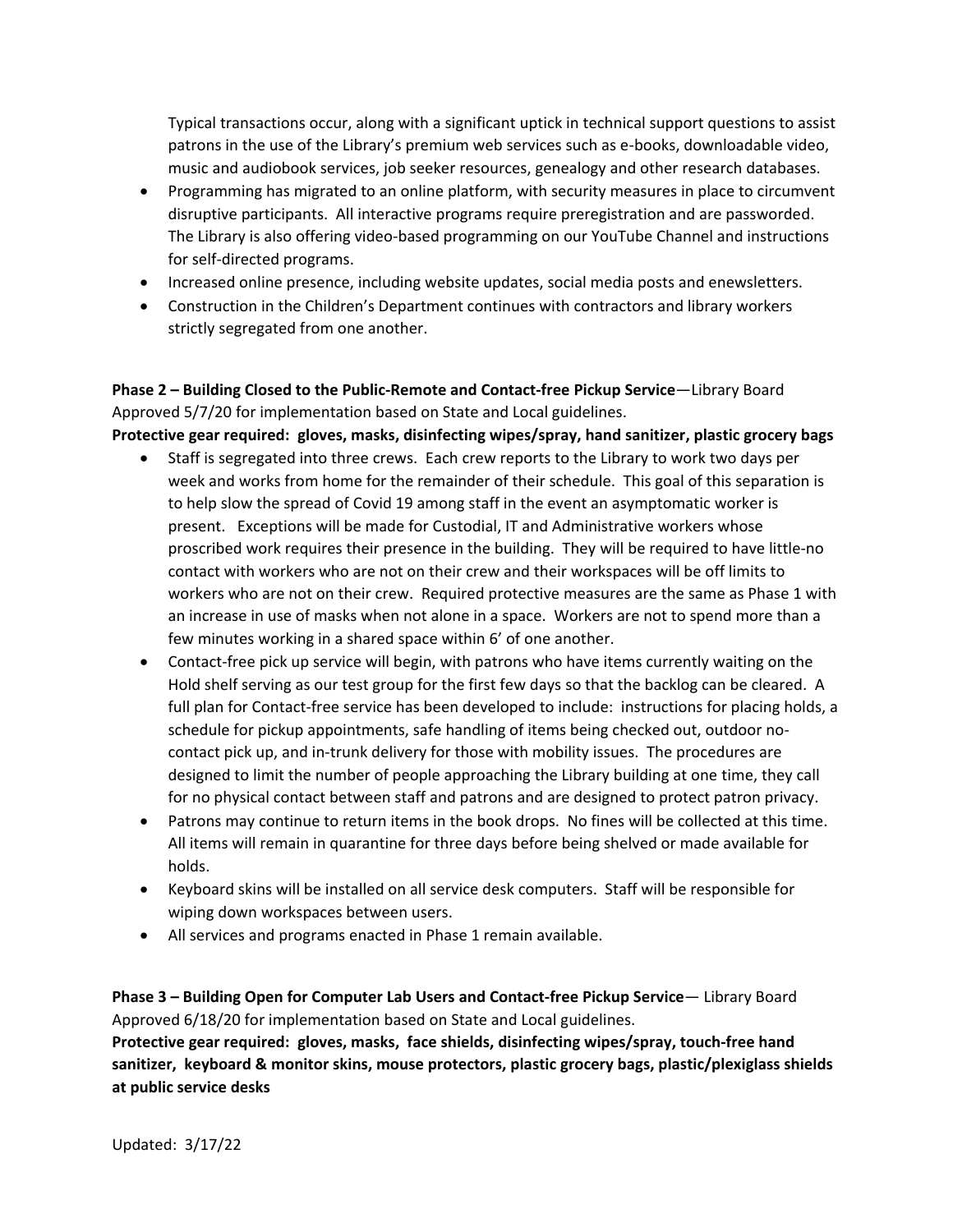- All procedures, services and programs enacted in Phases 1 &2 remain in place.
- Staff begins this phase segregated into three crews as in Phase 2, but the consolidation into two crews will occur during this phase to extend hours of operation and to offer service to more patrons.
- The Adult and Teen Service desks will be repositioned so that they back up to a wall or bookshelf rather than to an open public space. The Children's Department and the Check-Out Desk will remain closed in order to focus on Contact-free Take Out service and moving back into the renovated Children's Department.
- The Adult and Teen Computer Labs will be reopened, with fewer workstations and with workstations spread apart. Computer services will be available by appointment only. Keyboard and monitor skins and mouse covers will be installed on all public computers. Staff will be responsible for safely disinfecting the workstation after each appointment.
- Staff will utilize technical support software in order to provide remote assistance for patrons using public computers. In the event a staff person must provide assistance in the computer lab, they will be wearing a mask, face shield and gloves.
- Patrons entering the building:
	- $\circ$  must call ahead for a reservation to use a computer in the Adult or Teen Computer Lab.
	- o must be entering grade 6 or older to schedule an appointment.
	- o must plan to enter the library alone\*.
	- o will be subject to a symptom survey and will be asked to leave if coughing or sneezing excessively.
	- o must wear a mask and adhere to CDC social distancing guidelines.
	- o must use hand sanitizer upon entry.
	- o must go directly to the Adult or Teen Services Desk to check in.
	- $\circ$  cannot leave the computer lab area, browse the stacks or borrow items during their visit.
	- $\circ$  will have printers and photocopiers available, however must plan to bring nickels, dimes, quarters, \$1 or \$5 bills. The Library will not accept pennies or break larger bills.
	- o must exit the building immediately when finished in the computer lab.
- Stack areas, public seating, public fax and water fountains will not be accessible to the public.

*\*Exceptions may be made at the time reservations are made to accommodate those requiring personal assistance in the use of computers. Anyone accompanying a person using a computer must remain with that individual, in the computer lab at all times.*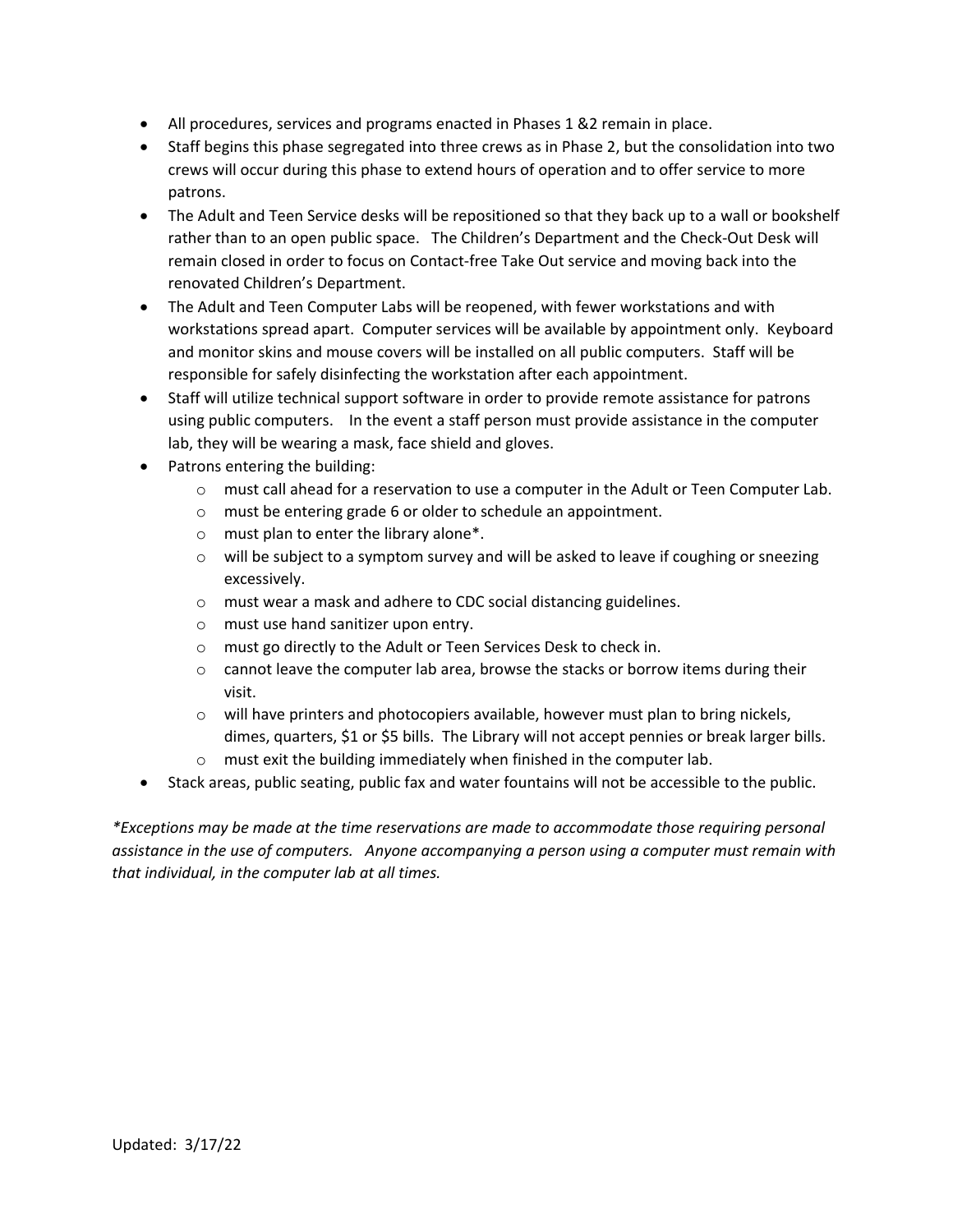**Phase 4—Building open for Computer Lab users and Patrons Borrowing Materials.** Library Board Approved 7/21/20 (Step One: 7/27/20; Step 2: 8/3/20; Children's Dept. 8/10/20 pending Certificate of Occupancy, post renovation)

**Protective gear required: gloves, masks, face shields, disinfecting wipes/spray, touch-free hand sanitizer, keyboard & monitor skins, mouse protectors, plastic grocery bags, plastic/plexiglass shields at public service desks (including the temporary indoor greeter station), walkie talkies.**

#### **Step One:**

- All procedures, services and programs enacted in Phases 1, 2, & 3 remain in place. The number of patrons utilizing Library Take Out services will be reduced as access to the Check-Out Desk and collection browsing is re-introduced.
- Staff will remain segregated into two alternating crews during this phase.
- There will be a limit to the number of people allowed to enter the building, based on current State of Connecticut and Town of Stratford Health Department recommendations.
- A greeter will be stationed at the door to maintain the capacity head count and communicate with various departments using a walkie talkie to ensure that there isn't overcrowding in one area.
- Patrons will be encouraged to limit the duration of their visit and may be asked to leave so that others waiting to enter will have the opportunity to do so.
- The greeter will guide patrons through the self-screening and review, the rules for entry and determine the library spaces they plan to visit in order to assess capacity.
- Patrons must enter the building via the back (parking lot) entrance and:
	- $\circ$  will be subject to a symptom survey and will be asked to leave if coughing or sneezing excessively.
	- o must wear a mask and adhere to CDC social distancing guidelines.
	- o must use hand sanitizer upon entry.
	- $\circ$  must call ahead for a reservation to use a computer in the Adult or Teen Computer Lab in order to ensure availability (this will also apply to the Children's Computer Lab when that space reopens).
	- $\circ$  will have printers and photocopiers available, however must plan to bring nickels, dimes, quarters, \$1 or \$5 bills. The Library will not accept pennies or break larger bills.
- The Check-Out Desk will reopen, ending default contact-free pick-up service (with exceptions made for the most vulnerable by appointment). Patrons will also be able to browse the collections available in the Lobby.
- Social distancing signage and marks will be placed throughout the building, with directional arrows in place where possible.
- Hand sanitizing stations will be available throughout the building.
- Remote reference services (phone, email & chat) will continue during Phase 4.
- Public seating, payphone, fax, water fountains, toys, study rooms and meeting rooms will remain unavailable.
- No in-person programming will be offered. Online programs and services continue.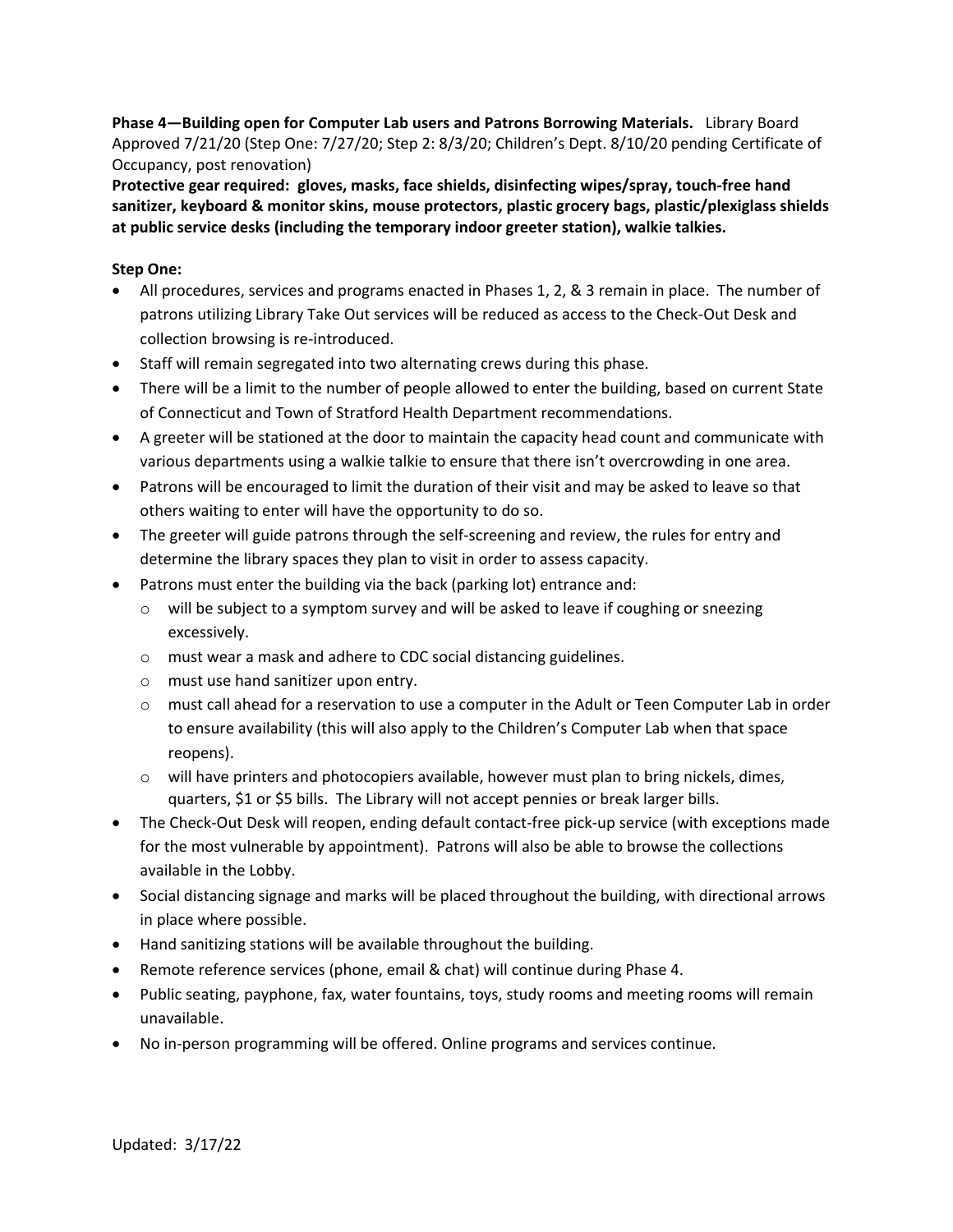#### **Step Two:**

- Transition to Step Two will occur once patron behavior patterns have been assessed and after any identified safety issues are addressed during Step One
- Expand collection browsing to include Adult and Teen collections on the Main Floor, Mezzanine and Lower Level. The Children's Department will reopen once the post-renovation Certificate of Occupancy has cleared. Staff will continue to retrieve items from Children's Department until it can be reopened.
- Payment of fees now accepted.
- Evaluate hours of operation to include evening hours.

## **Phase 5 –Building Open With Some Limitations** (Library Board Approved 5/20/21 to go into effect on 7/6/21)

## **Protective gear required: gloves (optional, depending on task), masks, face shields (optional), disinfecting wipes/spray, touch-free hand sanitizer, keyboard & monitor skins, mouse protectors, plastic/plexiglass shields at public service desks**

- All staff will return to working in the building, continuing to follow social distancing within workspaces.
- The Library will be open for full hours of operation Monday Thursday 10am-8pm, Friday & Saturday 10am-5pm, Sundays 1-5pm (October-May). During hours of operation, all service desks and stack areas will be open to the public. Contact free pick-up will remain available by request.
- A Greeter will continue to be posted at the parking lot entrance to guide patrons through a selfscreening, review the rules for entry and to monitor building capacity. The Greeter position may be eliminated as local rates of Covid 19 infections decrease and vaccinations become available for our younger patrons. The Main Street entrance will remain closed until a Greeter is no longer needed.
- Public Computers in the Reference and Teen areas available by appointment. Computer services for walk-ins will be available on a limited, first-come, first-served basis.
- Study Rooms will open, for a maximum of two people per room, by appointment. Study Rooms for walk-ins will be available on a limited, first-come, first-served basis.
- Table seating will be reintroduced in the Lower Level, adhering to social distancing requirements. Additional seating options may be offered once patron behavior patterns have been assessed.
- Patrons may continue to return items in the book drops. All items will remain in quarantine for two days before being shelved or made available for holds. Quarantine practices will be continually reevaluated and adjusted according to state and local health department advice.
- Payphone, fax, water fountains, toys, the Lovell Room, Board Room, Children's Program Room and Conference Room will remain unavailable.
- Patrons will be encouraged to limit the duration of their visit to two hours and may be asked to leave so that others waiting to enter will have the opportunity to do so.
- The Library will offer a combination of online and in-person programs. In person programs will be held outdoors, weather permitting.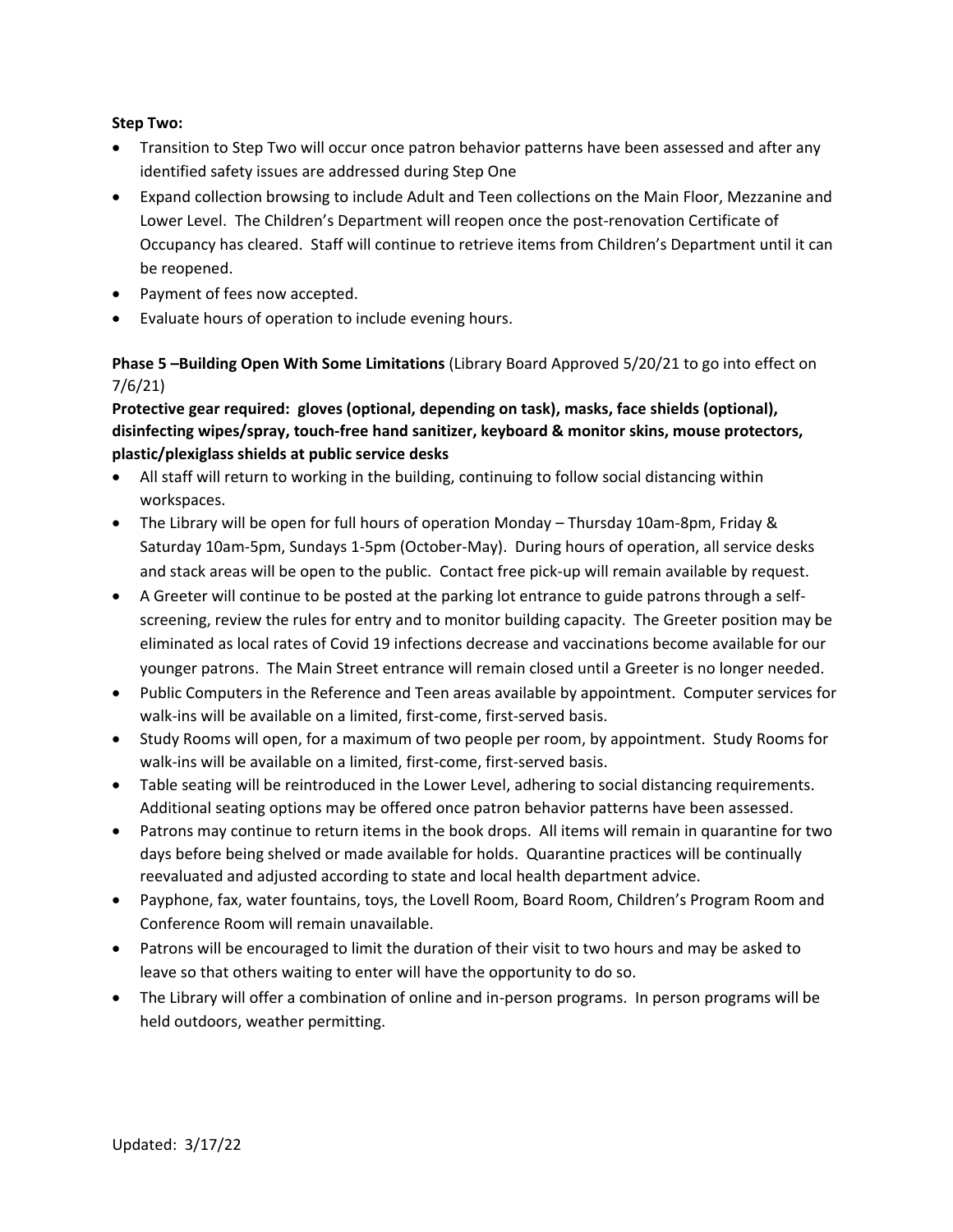## **Phase 5, Step Two: Library Board Approved 7/15/21 to go into effect on 7/19/21**

The Library will continue to monitor local Covid 19 positivity and hospitalization rates and may reinstate prior precautions in the event library activities are identified as creating a risk for the spread of infection.

- Staff and patrons **who are fully vaccinated** are no longer required to wear masks inside the Library, with the exception of the Children's Department. Until our youngest patrons have the opportunity to be vaccinated, masks will be required in their space regardless of your vaccination status.
- The Greeter position will be closed and both the Parking Lot and Main Street entrances will be open for use during library hours.
- Public computers will be available in Adult and Teen Departments on a walk in basis. Computer services will be reinstated in the Children's Department in August 2021.
- The Library will no longer quarantine returned items.
- The time limit for patron visits to the library will be eliminated.
- The Library will continue to offer both online and in person programming, and will schedule indoor programming on a limited basis, expanding as programming spaces revert from storage/staff spaces into programming spaces.
- The Lovell and Board Rooms may be reserved for use by Community groups, subject to social distancing protocols.
- In the event an employee or patron contracts Covid 19, contact tracing protocols remain in place, along with quarantine requirements for individuals who were in close contact (within 6 feet) to the infected person(s) for 15 minutes or longer.

# **Phase 6—Minimal Limitations, With the Flexibility to Respond to Local Rates of Positivity** (Library Board Approved 3/17/22 to go into effect on 3/21/22)

The Library will continue to monitor local Covid 19 positivity and hospitalization rates and may reinstate prior precautions in the event library activities are identified by the CDC, State or Local Health Authorities as creating a risk for the spread of infection.

- Face masks are optional for both staff and patrons inside the Library, however signage encouraging masks in the Children's Department will remain until our youngest patrons have the opportunity to be vaccinated.
- Signage for social distancing and reduced room capacity limits removed.
- The Payphone, water fountains and coffee service fully available for use, with enhanced cleaning protocols.
- Toys and playscapes in the Children's Department will gradually be reintroduced during spring and summer 2022, with enhanced cleaning protocols.
- The Library will focus efforts on planning in person programming, utilizing both indoor and outdoor spaces, with some online and Grab'n'Go options based on patron demand.
- The Lovell Room, Board Room and Conference Room may be reserved for use by Community groups according to the existing Library Policy as posted at [http://stratfordlibrary.org/stratford](http://stratfordlibrary.org/stratford-library-policies/reserve-a-meeting-room/)[library-policies/reserve-a-meeting-room/](http://stratfordlibrary.org/stratford-library-policies/reserve-a-meeting-room/) .